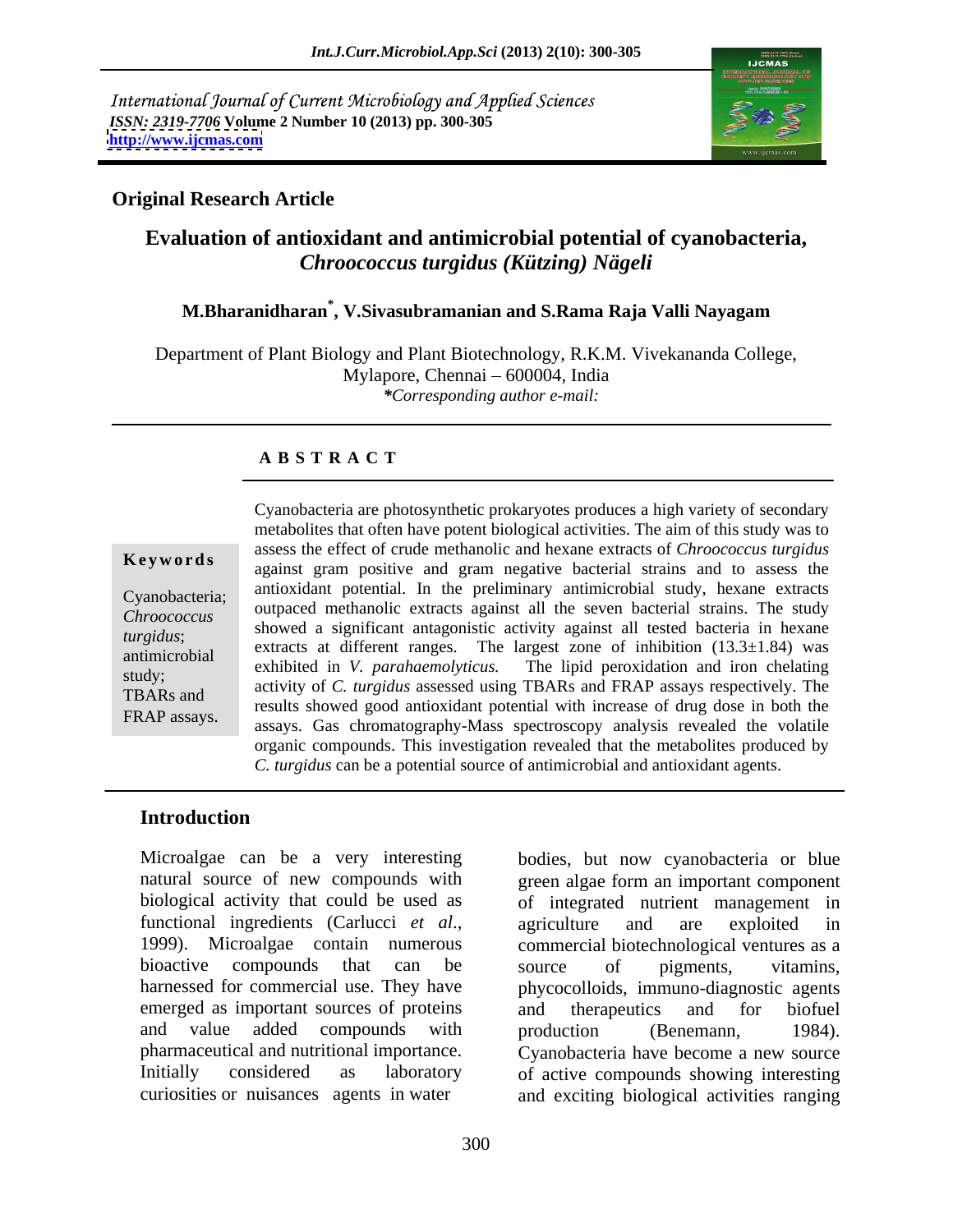from antibiotics, immunosuppressant, and *aerogenes (ATCC 13048)* and anticancer, antiviral and anti-inflammatory Staphylococcus epidermidis (ATCC) to proteinase-inhibiting agents (Viviana 12228). The bacterial strains were and Vitor, 2011). The high degree of inoculated on nutrient broth and incubated diversity in the bioactivities of for 24 h at  $30\pm1^{\circ}$ c. The sensitivity test of cyanobacteria is due to the broad spectrum of its secondary metabolites and these determined using agar disc diffusion bioactive molecules indicate the method (Bauer *et al*., 1966). The minimum pharmaceutical potential of cyanobacteria. inhibitory concentration tests were carried In the present investigation we have out according to National Committee for assessed the antimicrobial and antioxidant Clinical Laboratory Standards (1997). potential of *C. turgidus.*

The cultures obtained from VIAT Two ml of 20% trichloroacetic acid and 2 (Vivekananda Institute of Algal ml of 0.67% 2-thiobarbituric acid was Technology) culture collection were washed successively with tap water and distilled water. Finally, they were dried in hot air oven at >40°c to prevent denaturation of biologically active compounds for 8 hr. The dried algal material was ground to fine powder. The grounded algal material taken in conical flask and placed in shaker for 24 hr at 200 rpm with methanol (1:10) and hexane (1:10). The extract was filtered through Buchner funnel with Whatman No.1 filter paper (90 mm). The solvent was evaporated from crude extract by rotary evaporator (40°c). The dried extracts were dissolved in Dimethyl Sulfoxide (DMSO) and stored at 4°c until use. disruption in the presence of chelating

The target bacterial strains used for screening antibacterial activity are from 10 to 500µg was incubated at room *Staphylococcus aureus (MTCC 3615), Vibrio parahaemolyticus (ATCC 17802), Escherichia coli (ATCC 25922), Enterococcus faecalis (ATCC 29212), Eubacterium lentum, Enterobacter*

*aerogenes (ATCC 13048)* and *Staphylococcus epidermidis (ATCC 12228).* The bacterial strains were methanol and hexane extracts were

## **Antioxidant Activity**

## **Materials and Methods Preparation of Algal extract TBARs assay - Lipid peroxidation quantification (Ottolenghi, 1959)**

Two ml of 20% trichloroacetic acid and 2 ml of 0.67% 2-thiobarbituric acid was mixed with 0.1 ml of algal extract at various concentrations (0.012.5 to 0.2 mg/ml). The mixture was placed in a boiling water bath for 20 min. After cooling, the mixture was centrifuged at 3000 rpm for 20 min. Absorbance of supernatant was measured at 532 nm. The experiment was carried out in triplicates. Experimental data represents mean  $\pm$  SD of each sample, unless otherwise stated.

## **FRAP assay - Iron chelating activity (Benzie** *et al***, 1996)**

Antibacterial Assay **Exercise 2018** ml of 0.05% O-Phenanthroline in The principle is based on the formation of O*-*Phenanthroline-Fe2+ complex and its agents. The reaction mixture containing 1 ml of 0.05% O-Phenanthroline in methanol, 2 ml ferric chloride  $(200 \mu M)$ and 2 ml of various concentrations ranging temperature for 10 min and the absorbance of the same was measured at 510 nm. EDTA was used as a classical metal chelator. The experiment was carried out in triplicates. Experimental data represents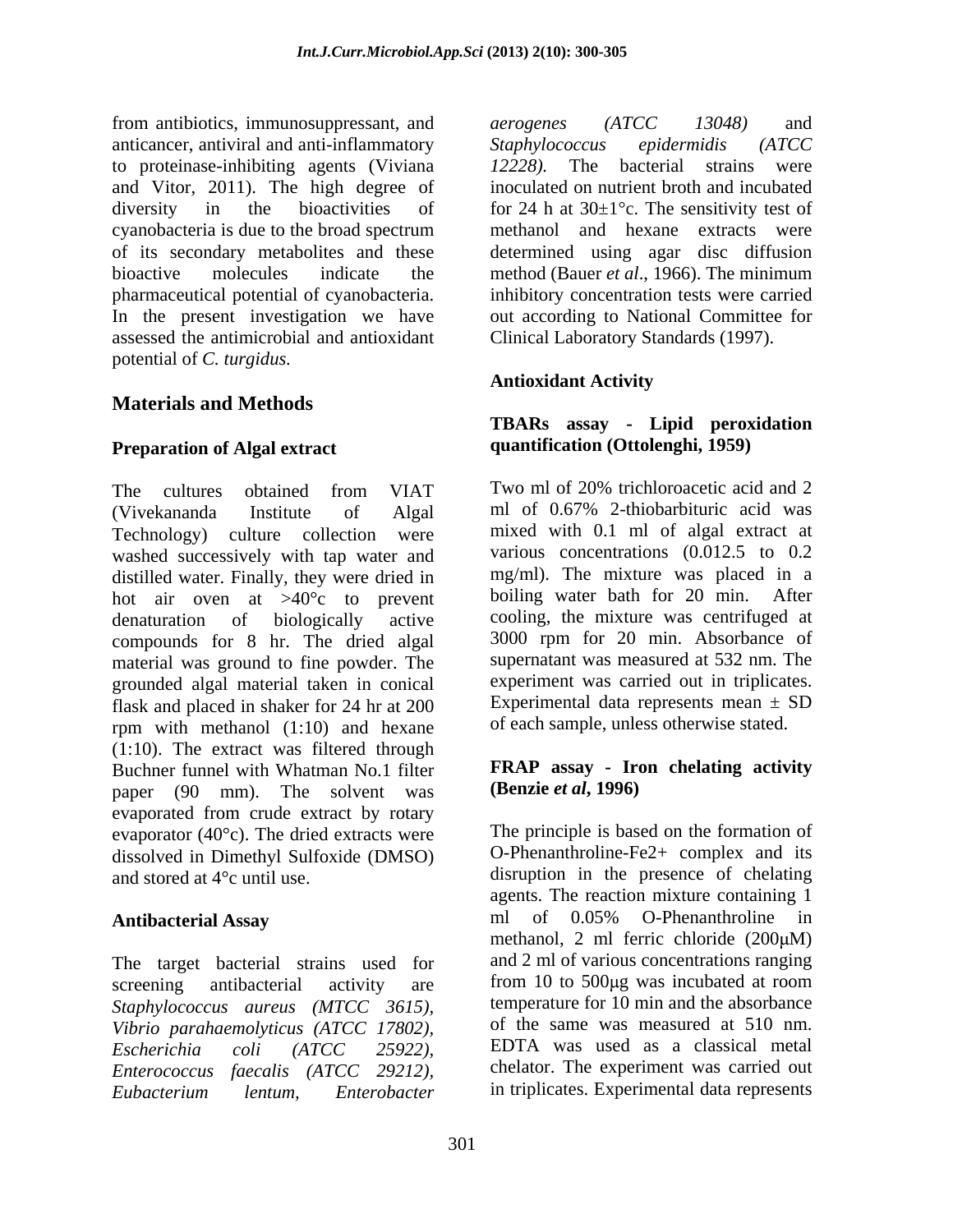mean ± SD of each sample, unless

In our study the antibacterial efficiency was studied using bacterial strains in 2 phases to screen better solvent for *C.turgidus* drug extract. Preliminary screening was done using methanol (highly polar) and hexane (non-polar) solvents. About 7 bacterial strains used, 4 cyanobacterial strains exhibited more gram-positive, *S. aureus, S. epidermidis, E. lentum, E. faecalis,* 3 gram-negative, *E. aerogens, E. coli, V. parahaemolyticus. Chroococcus dispersus* collected from<br>Preliminary screening was done against 7 paddy fields showed antibacterial activity bacterial strains using both methanol and hexane extracts. The results showed in all *coli* showed approximately similar results. of the strains examined, gram-negative bacterial strains showed better inhibition zones in hexane extracts than the methanol extracts of *C.turgidus*. Gram-negative bacteria *S. epidermidis*, *E. aerogens* and *E. coli* showed no signs of inhibition in activity, *C. dispersus* exhibited v<br>methanol extract. The results obviously spectrum of antimicrobial methanol extract. The results obviously spectrum of antimicrobial activities made us to choose hexane extract to study zones of inhibition using the same bacterial strains in second phase. isolated from river Nile *C. turgidus*

otherwise stated. extract impregnated discs placed for 24 h, **Chromatographic analysis** diameter (mm) of the zone of inhibited Gas chromatography and mass lowest algal extract concentration showing spectrophotometer (GC-MS) analysis was no visible bacterial growth after incubation performed using Agilent technologies for 24 h. Our study showed inhibition of (Gas chromatographic system) and Jeol all 7 bacterial strains by *C. turgidus* GC Matell (Mass spectrometry) with extracts. The largest zone of inhibition parameters,  $(13.3 \pm 1.84)$  was exhibited in *V*. Injection temperature - 220°c (10.7±0.85). The least zone of inhibition Column temperature -  $70-250^{\circ}$ c was exhibited in S. *epidermidis*  $(6.9\pm1.13)$ . Rate of temperature -  $10^{\circ}$ c/min The *C. turgidus* culture showed a good Carrier gas - Helium consistency of inhibition in all bacterial Flow of gas - 15 ml/min strains with an average rate of 9.65%. In Column used - HP5 column. average, the inhibition of gram-negative **Results and Discussion** of gram-positive bacteria (8.98%) and this In the second phase, 200µg/ml hexane the growth inhibition was assessed as microbial growth. MIC was read as the (13.3±1.84) was exhibited in *V. parahaemolyticus*, followed by *E. faecalis* was exhibited in *S. epidermidis* (6.9±1.13). The *C. turgidus* culture showed <sup>a</sup> good (9.83%) were little above than inhibition may be attributed to the presence of some active components in organic extract such as lipophilic and phenolic compounds. Minimum Inhibitory concentration (MIC) (Table 2) was carried out by serial dilution of drug extract against bacterial strains.

> A study reported that hexane extracts of 6 antibacterial potential as compared to methanol (Shazia, 2011). In another report *Chroococcus dispersus* collected from paddy fields showed antibacterial activity against *S. aureus, S. epidermidis* and *E.* In contrast to our results it was reported that no antimicrobial activity was evidenced in hexane extracts and the study concluded, among all of the species studied for antibacterial and antifungal activity, *C. dispersus* exhibited widespread spectrum of antimicrobial activities (Younes *et al*, 2007). It was reported among the several cyanobacterial strains exhibited 92.6% inhibition against *E. coli*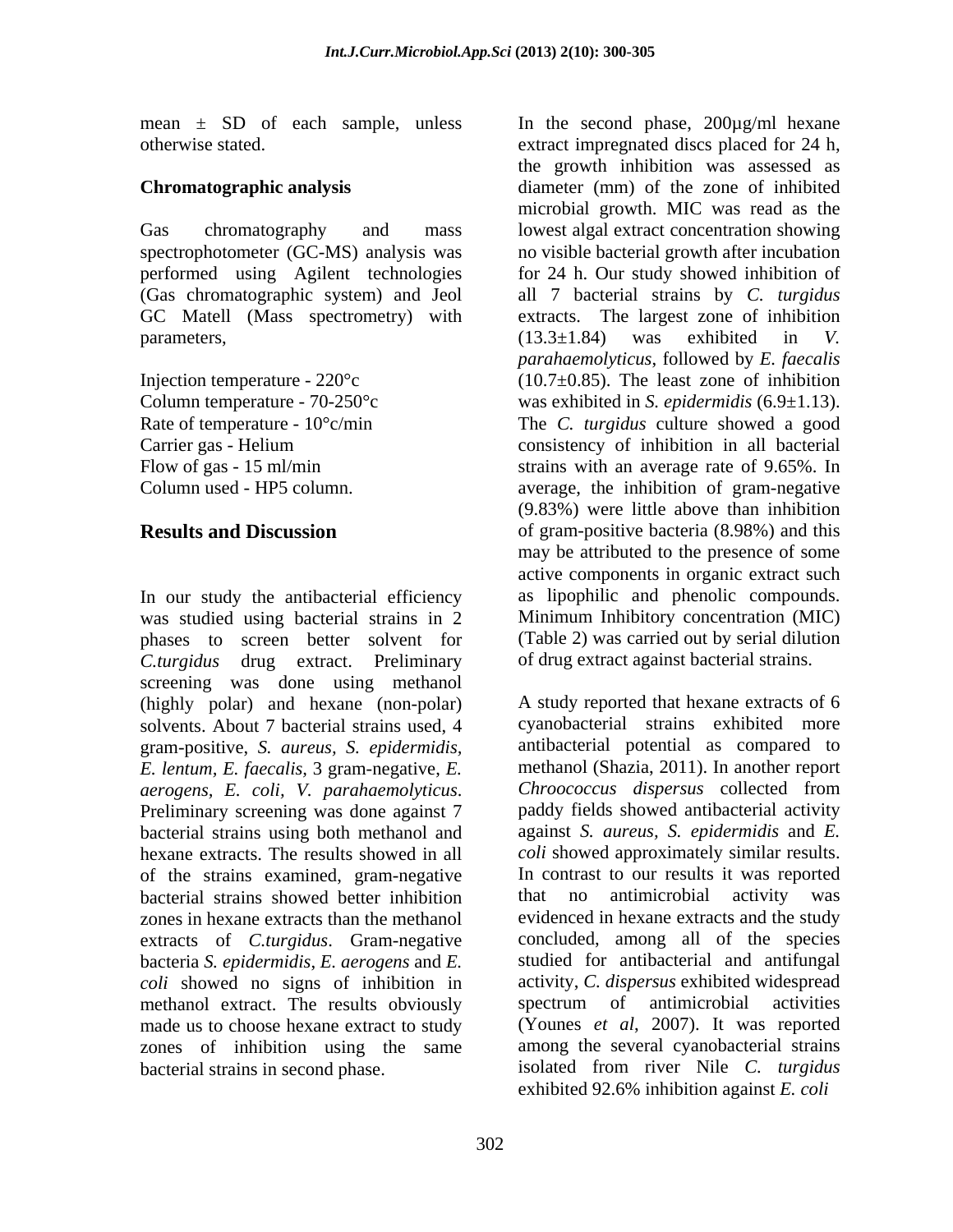| <b>Bacterial strains</b> | Methanol extract   Hexane extract   Positive control |         |       |
|--------------------------|------------------------------------------------------|---------|-------|
| S. aureus                |                                                      |         | $+++$ |
| S. epidermis             |                                                      |         | $+++$ |
| E. aerogens              |                                                      |         | $+++$ |
| E. lentum                |                                                      | $^{++}$ | $+++$ |
| E. coli                  |                                                      |         | $+++$ |
| V. parahaemolyticus      |                                                      | $++$    | $+++$ |
| E. faecalis              |                                                      | $^{++}$ | $+++$ |

**Table.1** Preliminary antibacterial screening. Experiments were repeated twice for each sample.  $\dot{ }$  +' = Presence of inhibition,  $\dot{ }$  -'= absence of inhibition

**Table.2** Zone of inhibition (cm) mean value with  $\pm$  SD. Minimum Inhibitory Concentration by NCCLS, 1997. Experiments were repeated twice for each sample

| <b>Bacterial strains</b> | C.turgidus zone of | <b>Positive</b> | <b>MIC</b> of | <b>MIC</b> of positive |
|--------------------------|--------------------|-----------------|---------------|------------------------|
|                          | inhibition         | <b>Control</b>  | C.turgidus    | control                |
| <i>S. aureus</i>         | $9.500 \pm 0.28$   | ັບ              |               | 0.015                  |
| S. epidermis             | $6.900 \pm 1.13$   |                 | 0.5           | 0.015                  |
| $E.$ aerogens            | $9.900 \pm 0.57$   | $\mathcal{L}$   |               | 0.015                  |
| $E.$ lentum              | $8.850\pm0.64$     |                 |               | 0.015                  |
| E. coli                  | $7.450{\pm}0.64$   | 30 <sup>2</sup> |               | 0.015                  |
| V. parahaemolyticus      | $12.150 \pm 1.63$  |                 | 0.5           | 0.015                  |
| $E.$ faecalis            | $10.700 \pm 0.85$  |                 | 0.5           | 0.015                  |

**Table.3** The results of antioxidant assays with inhibition % mean value  $\pm$  SD. Experiments were repeated twice for each sample.

| <b>Assays</b> | $12.5 \mu g$ | $25 \mu g$ | $50 \mu g$ | $100 \mu g$ | $200 \mu g$                                                                                 |
|---------------|--------------|------------|------------|-------------|---------------------------------------------------------------------------------------------|
| <b>TBARs</b>  |              |            |            |             | 12.080±0.933   16.084±4.66   26.410±2.63   30.692±2.88   33.2255±0.86                       |
| <b>FRAP</b>   |              |            |            |             | $20.410\pm3.87$   32.960 $\pm3.96$   45.680 $\pm6.46$   61.785 $\pm2.88$   78.920 $\pm3.54$ |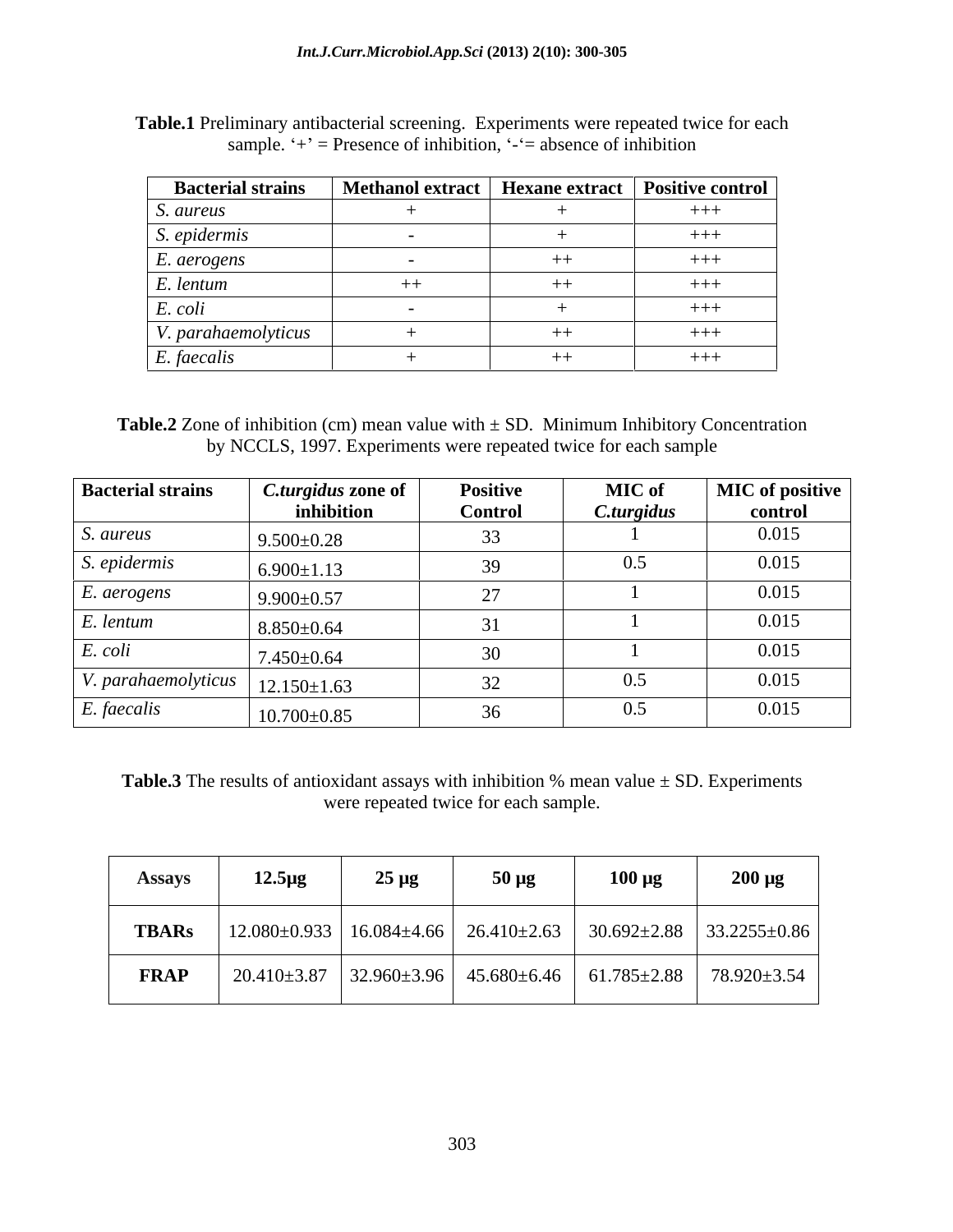| <b>S.No.</b> | <b>Compound name</b>                                              | <b>Retention Area%</b>        |
|--------------|-------------------------------------------------------------------|-------------------------------|
|              |                                                                   | time                          |
|              | 1,2-Benzenedicarboxylic acid, butyl cyclohexyl ester              | 14.46<br>14.07                |
|              | $\sqrt{1,4}$ -Benzenedicarboxylic acid, bis(2-methylpropyl) ester | 15.47<br> 38.11               |
|              | $\vert$ 1,2,3-Benzenetricarboxylic acid                           | 15.65<br>16.7                 |
|              | $\vert$ 1,2-Benzenedicarboxylic acid, dipentyl ester              | 15.84<br>$\sqrt{2}$<br>1.3.31 |
|              | 16-Octadecenoic acid, methyl ester                                | 10.22<br>16.74                |
|              | Hexadecanoic acid, 2-(octadecycloxy) ethyl ester                  | $18.56$ 5.71                  |
|              | Ethyliso-allocholate                                              | 11.82<br>$-0.21$              |

## **Table.4** Results of GC-MS analysis of *C.turgidus*

on methanolic extract and 74.4% of proteolysis (Farr, 1991). Lipids oxidation also highest in aqueous extract against *E.* to our study which showed negative

Antioxidant is a molecule capable of slowing or preventing the oxidation of was estimated from the concentration of intermediates, and inhibit other oxidation showed gradual increase in lipid reactions by being oxidized themselves. <br> peroxidation with increase in drug attack on proteins result in site-specific leap was highest of 27.74% between 100 showed good scavenging potential (Mannan *et al*, 2009; Nurul *et al*., 2011,

inhibition on aqueous extracts, which was is problematic as many oxidative chemical *coli* (Abdo *et al*, 2012). This was contrast constrained by enzymes and may show inhibition in most of the methanolic products of the attack are highly reactive extract against *E. coli*. Species that modify proteins and DNA other molecules. Oxidation is a chemical Malondialdehyde (MDA), a thiobarbituric reaction that transfers electrons from a acid reacting substance which is produced substance to an oxidizing agent. Oxidation due to lipid peroxidation the results reaction can produce free radicals, which showed that in all of drug concentrations start chain reactions that damage cells. 33.22% of lipid peroxidation, which was Antioxidants terminate these chain the highest observed at 200 µg drug reactions by removing free radical concentration. In TBARs drug extracts As a result, antioxidants are often reducing concentration. The FRAP assay showed a agents such as thiols, ascorbic acid or big leap forward in chelating activity with polyphenols (Hyoung, 1992). Oxidative the increase in drug concentration. The aminoacid modifications, fragmentation of principle and 200 µg. At 200 µg iron chelating the peptide chain, aggregation of cross-activity was highest at 78.9±3.54.It was linked reaction products, altered electrical reported, in-vitro antioxidant study on charge and increased susceptibility to many green algae and cyanobacteria proteolysis (Farr, 1991). Lipids oxidation reactions are not controlled and exponential reaction rates. Some of the (McIntyre *et al*., 1999). In TBARs study in which the extent of lipid peroxidation was estimated from the concentration of showed gradual increase in lipid peroxidation with increase in leap was highest of 27.74% between 100